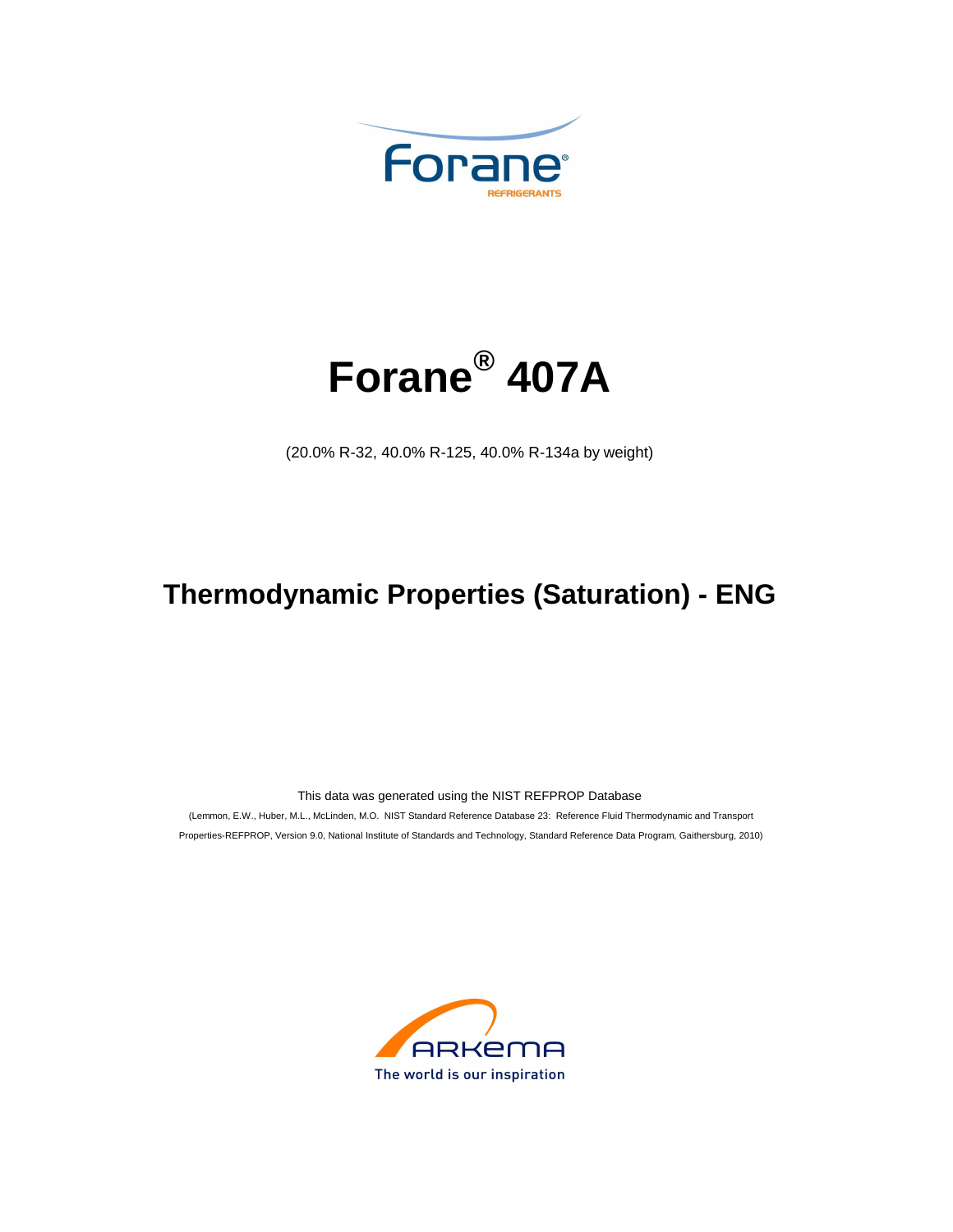| Thermodynamic Properties of R-407A - Saturation |                |                 |                       |                  |                |                    |                |                  |                    |                    |                    |  |
|-------------------------------------------------|----------------|-----------------|-----------------------|------------------|----------------|--------------------|----------------|------------------|--------------------|--------------------|--------------------|--|
| Temperature                                     |                | <b>Pressure</b> |                       | <b>Volume</b>    |                | <b>Density</b>     |                | <b>Enthalpy</b>  |                    | Entropy            | <b>Temperature</b> |  |
| (F)                                             |                | (psia)          | (tf <sup>3</sup> /lb) |                  |                | $(lb/ft^3)$        |                | (Btu/lb)         | (Btu/(lb R))       |                    | (F)                |  |
|                                                 | Liquid         | Vapor           | Liquid                | Vapor            | Liquid         | Vapor              | Liquid         | Vapor            | Liquid             | Vapor              |                    |  |
| $-150$                                          | 0.330          | 0.158           | 0.01018               | 232.81           | 98.23          | 0.00430            | 29.67          | 145.53           | 0.09676            | 0.48019            | $-150$             |  |
| $-149$                                          | 0.348          | 0.168           | 0.01019               | 220.26           | 98.13          | 0.00454            | 29.98          | 145.67           | 0.09774            | 0.47935            | $-149$             |  |
| $-148$                                          | 0.367          | 0.178           | 0.01020               | 208.48           | 98.02          | 0.00480            | 30.28          | 145.81           | 0.09872            | 0.47852            | $-148$             |  |
| $-147$                                          | 0.386          | 0.188           | 0.01021               | 197.42           | 97.92          | 0.00507            | 30.58          | 145.95           | 0.09969            | 0.47771            | $-147$             |  |
| $-146$                                          | 0.406          | 0.199           | 0.01022               | 187.03           | 97.81          | 0.00535            | 30.89          | 146.09           | 0.10066            | 0.47690            | $-146$             |  |
| $-145$                                          | 0.427          | 0.211           | 0.01024               | 177.26           | 97.71          | 0.00564            | 31.19          | 146.23           | 0.10163            | 0.47610            | $-145$             |  |
| $-144$                                          | 0.449          | 0.223           | 0.01025               | 168.08           | 97.60          | 0.00595            | 31.50          | 146.38           | 0.10259            | 0.47530            | $-144$             |  |
| $-143$                                          | 0.472          | 0.236           | 0.01026               | 159.44           | 97.50          | 0.00627            | 31.80          | 146.52           | 0.10355            | 0.47452            | $-143$             |  |
| $-142$<br>$-141$                                | 0.496<br>0.520 | 0.249<br>0.264  | 0.01027<br>0.01028    | 151.30<br>143.65 | 97.40<br>97.29 | 0.00661<br>0.00696 | 32.10<br>32.40 | 146.66<br>146.80 | 0.10451<br>0.10546 | 0.47375<br>0.47298 | $-142$<br>$-141$   |  |
| $-140$                                          | 0.546          | 0.278           | 0.01029               | 136.43           | 97.19          | 0.00733            | 32.71          | 146.94           | 0.10641            | 0.47223            | $-140$             |  |
| $-139$                                          | 0.573          | 0.294           | 0.01030               | 129.63           | 97.08          | 0.00771            | 33.01          | 147.08           | 0.10735            | 0.47148            | $-139$             |  |
| $-138$                                          | 0.602          | 0.310           | 0.01031               | 123.22           | 96.98          | 0.00812            | 33.31          | 147.22           | 0.10829            | 0.47074            | $-138$             |  |
| $-137$                                          | 0.631          | 0.327           | 0.01032               | 117.18           | 96.88          | 0.00853            | 33.61          | 147.37           | 0.10923            | 0.47000            | $-137$             |  |
| $-136$                                          | 0.661          | 0.345           | 0.01033               | 111.47           | 96.77          | 0.00897            | 33.92          | 147.51           | 0.11017            | 0.46928            | $-136$             |  |
| $-135$                                          | 0.693          | 0.363           | 0.01035               | 106.08           | 96.67          | 0.00943            | 34.22          | 147.65           | 0.11110            | 0.46856            | $-135$             |  |
| $-134$                                          | 0.726          | 0.383           | 0.01036               | 101.00           | 96.57          | 0.00990            | 34.52          | 147.79           | 0.11203            | 0.46786            | $-134$             |  |
| $-133$                                          | 0.760          | 0.403           | 0.01037               | 96.19            | 96.46          | 0.01040            | 34.82          | 147.93           | 0.11295            | 0.46716            | $-133$             |  |
| $-132$                                          | 0.796          | 0.424           | 0.01038               | 91.65            | 96.36          | 0.01091            | 35.12          | 148.08           | 0.11387            | 0.46646            | $-132$             |  |
| $-131$                                          | 0.833          | 0.446           | 0.01039               | 87.35            | 96.25          | 0.01145            | 35.43          | 148.22           | 0.11479            | 0.46578            | $-131$             |  |
| $-130$                                          | 0.872          | 0.470           | 0.01040               | 83.29            | 96.15          | 0.01201            | 35.73          | 148.36           | 0.11571            | 0.46510            | $-130$             |  |
| $-129$                                          | 0.912          | 0.494           | 0.01041               | 79.44            | 96.05          | 0.01259            | 36.03          | 148.50           | 0.11662            | 0.46443            | $-129$             |  |
| $-128$                                          | 0.953          | 0.519           | 0.01042               | 75.80            | 95.94          | 0.01319            | 36.33          | 148.65           | 0.11753            | 0.46377            | $-128$             |  |
| $-127$                                          | 0.997          | 0.545           | 0.01043               | 72.35            | 95.84          | 0.01382            | 36.63          | 148.79           | 0.11843            | 0.46311            | $-127$             |  |
| $-126$                                          | 1.041          | 0.573           | 0.01045               | 69.09            | 95.74          | 0.01448            | 36.93          | 148.93           | 0.11934            | 0.46247            | $-126$             |  |
| $-125$                                          | 1.088          | 0.601           | 0.01046               | 65.99            | 95.63          | 0.01515            | 37.23          | 149.08           | 0.12024            | 0.46182            | $-125$             |  |
| $-124$                                          | 1.136          | 0.631           | 0.01047               | 63.05            | 95.53          | 0.01586            | 37.53          | 149.22           | 0.12113            | 0.46119            | $-124$             |  |
| $-123$                                          | 1.186          | 0.662           | 0.01048               | 60.27            | 95.43          | 0.01659            | 37.83          | 149.36           | 0.12203            | 0.46056            | $-123$             |  |
| $-122$                                          | 1.238          | 0.694           | 0.01049               | 57.63            | 95.32          | 0.01735            | 38.13          | 149.50           | 0.12292            | 0.45994            | $-122$             |  |
| $-121$                                          | 1.291          | 0.728           | 0.01050               | 55.12            | 95.22          | 0.01814            | 38.44          | 149.65           | 0.12381            | 0.45933            | $-121$             |  |
| $-120$                                          | 1.347          | 0.763           | 0.01051               | 52.74            | 95.12          | 0.01896            | 38.74          | 149.79           | 0.12470            | 0.45872            | $-120$             |  |
| $-119$                                          | 1.405          | 0.799           | 0.01053               | 50.48            | 95.01          | 0.01981            | 39.04          | 149.94           | 0.12558            | 0.45812            | $-119$             |  |
| $-118$                                          | 1.464          | 0.837           | 0.01054               | 48.33            | 94.91          | 0.02069            | 39.34          | 150.08           | 0.12646            | 0.45753            | $-118$             |  |
| $-117$                                          | 1.526          | 0.877           | 0.01055               | 46.29            | 94.81          | 0.02161            | 39.64          | 150.22           | 0.12734            | 0.45694            | $-117$             |  |
| $-116$                                          | 1.590          | 0.917           | 0.01056               | 44.34            | 94.70          | 0.02255            | 39.94          | 150.37           | 0.12821            | 0.45636            | $-116$             |  |
| $-115$                                          | 1.656          | 0.960           | 0.01057               | 42.50            | 94.60          | 0.02353            | 40.24          | 150.51           | 0.12909            | 0.45579            | $-115$             |  |
| $-114$                                          | 1.724          | 1.004           | 0.01058               | 40.74            | 94.49          | 0.02455            | 40.54          | 150.65           | 0.12996            | 0.45522            | $-114$             |  |
| $-113$                                          | 1.795          | 1.050           | 0.01059               | 39.07            | 94.39          | 0.02560            | 40.84          | 150.80           | 0.13082            | 0.45466            | $-113$             |  |
| $-112$                                          | 1.868          | 1.097           | 0.01061               | 37.47            | 94.29          | 0.02669            | 41.14          | 150.94           | 0.13169            | 0.45410            | $-112$             |  |
| $-111$                                          | 1.943          | 1.147           | 0.01062               | 35.96            | 94.18          | 0.02781            | 41.44          | 151.09           | 0.13255            | 0.45355            | $-111$             |  |
| $-110$                                          | 2.022          | 1.198           | 0.01063               | 34.51            | 94.08          | 0.02898            | 41.74          | 151.23           | 0.13341            | 0.45301            | $-110$             |  |
| $-109$                                          | 2.102          | 1.251           | 0.01064               | 33.13            | 93.98          | 0.03018            | 42.04          | 151.37           | 0.13427            | 0.45247            | $-109$             |  |
| $-108$                                          | 2.185          | 1.306           | 0.01065               | 31.82            | 93.87          | 0.03143            | 42.34          | 151.52           | 0.13513            | 0.45194            | $-108$             |  |
| $-107$                                          | 2.271          | 1.363           | 0.01067               | 30.57            | 93.77          | 0.03272            | 42.64          | 151.66           | 0.13598            | 0.45141            | $-107$             |  |
| $-106$                                          | 2.360          | 1.422           | 0.01068               | 29.37            | 93.66          | 0.03405            | 42.94          | 151.81           | 0.13683            | 0.45089            | $-106$             |  |
| $-105$                                          | 2.452          | 1.483           | 0.01069               | 28.23            | 93.56          | 0.03542            | 43.24          | 151.95           | 0.13768            | 0.45038            | $-105$             |  |
| $-104$                                          | 2.546          | 1.547           | 0.01070               | 27.14            | 93.46          | 0.03684            | 43.54          | 152.09           | 0.13852            | 0.44987            | $-104$             |  |
| $-103$                                          | 2.644          | 1.613           | 0.01071               | 26.11            | 93.35          | 0.03831            | 43.85          | 152.24           | 0.13937            | 0.44937            | $-103$             |  |
| $-102$                                          | 2.744          | 1.681           | 0.01072               | 25.11            | 93.25          | 0.03982            | 44.15          | 152.38           | 0.14021            | 0.44887            | $-102$             |  |
| $-101$                                          | 2.848          | 1.751           | 0.01074               | 24.16            | 93.14          | 0.04138            | 44.45          | 152.53           | 0.14105            | 0.44837            | $-101$             |  |
| $-100$                                          | 2.955          | 1.824           | 0.01075               | 23.26            | 93.04          | 0.04300            | 44.75          | 152.67           | 0.14188            | 0.44789            | $-100$             |  |
| $-99$                                           | 3.065          | 1.899           | 0.01076               | 22.39            | 92.94          | 0.04466            | 45.05          | 152.82           | 0.14272            | 0.44740            | $-99$              |  |
| $-98$                                           | 3.178          | 1.977           | 0.01077               | 21.56            | 92.83          | 0.04637            | 45.35          | 152.96           | 0.14355            | 0.44693            | $-98$              |  |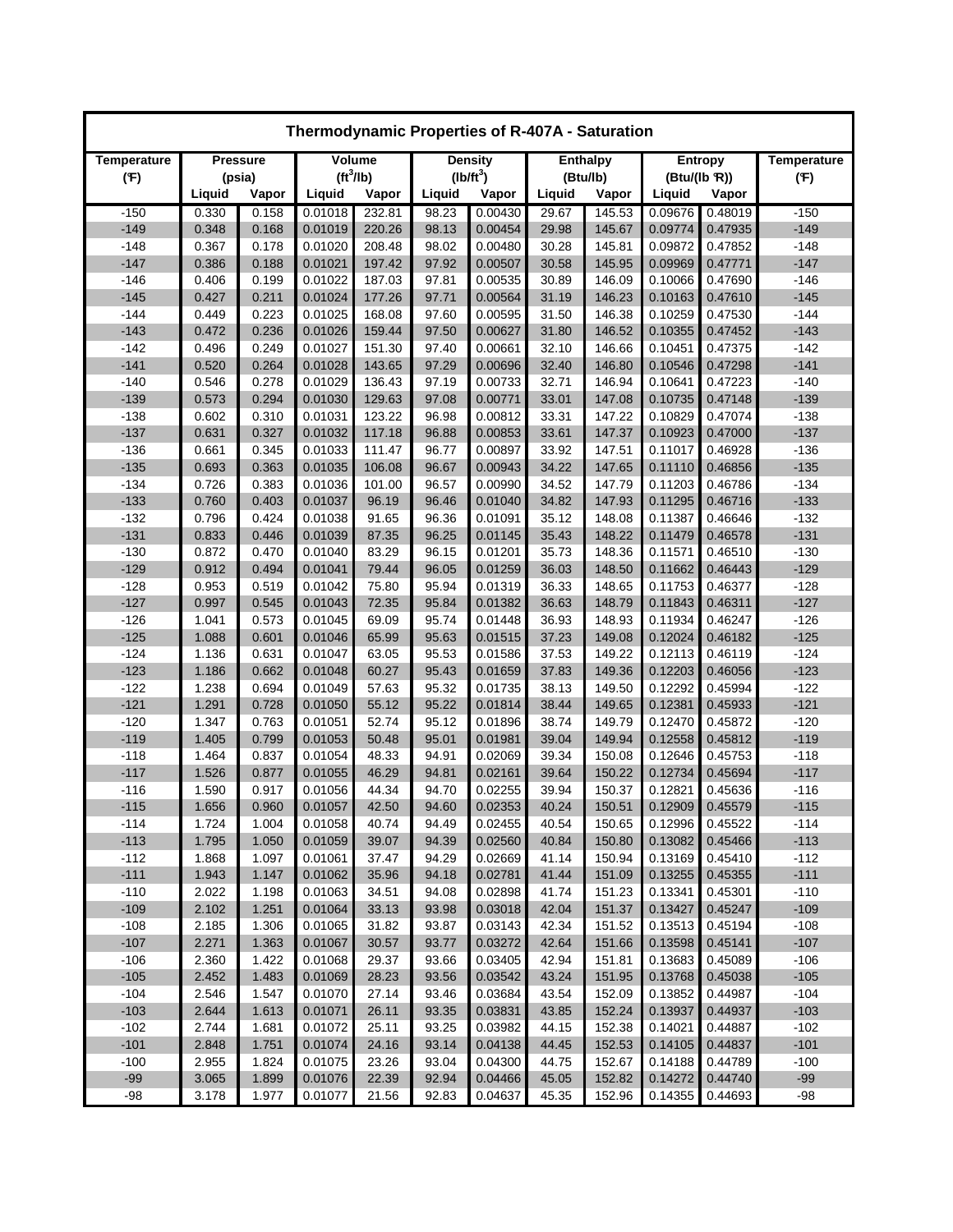| Thermodynamic Properties of R-407A - Saturation |                |                 |                       |                |                |                    |                |                  |                    |                    |                    |  |
|-------------------------------------------------|----------------|-----------------|-----------------------|----------------|----------------|--------------------|----------------|------------------|--------------------|--------------------|--------------------|--|
| Temperature                                     |                | <b>Pressure</b> | Volume                |                |                | <b>Density</b>     |                | <b>Enthalpy</b>  |                    | <b>Entropy</b>     | <b>Temperature</b> |  |
| (F)                                             |                | (psia)          | (tf <sup>3</sup> /lb) |                |                | $(lb/ft^3)$        |                | (Btu/lb)         |                    | (Btu/(lb R))       | (F)                |  |
|                                                 | Liquid         | Vapor           | Liquid                | Vapor          | Liquid         | Vapor              | Liquid         | Vapor            | Liquid             | Vapor              |                    |  |
| $-97$                                           | 3.295          | 2.057           | 0.01078               | 20.77          | 92.73          | 0.04814            | 45.65          | 153.10           | 0.14438            | 0.44645            | -97                |  |
| $-96$                                           | 3.416          | 2.140           | 0.01080               | 20.01          | 92.62          | 0.04997            | 45.95          | 153.25           | 0.14521            | 0.44599            | $-96$              |  |
| $-95$                                           | 3.540          | 2.226           | 0.01081               | 19.29          | 92.52          | 0.05185            | 46.25          | 153.39           | 0.14604            | 0.44552            | $-95$              |  |
| $-94$                                           | 3.667          | 2.315           | 0.01082               | 18.59          | 92.41          | 0.05378            | 46.55          | 153.54           | 0.14686            | 0.44507            | $-94$              |  |
| $-93$                                           | 3.799          | 2.407           | 0.01083               | 17.93          | 92.31          | 0.05578            | 46.85          | 153.68           | 0.14768            | 0.44461            | -93                |  |
| $-92$                                           | 3.934          | 2.501           | 0.01085               | 17.29          | 92.20          | 0.05783            | 47.16          | 153.83           | 0.14850            | 0.44417            | $-92$              |  |
| $-91$                                           | 4.073          | 2.599           | 0.01086               | 16.68          | 92.10          | 0.05995            | 47.46          | 153.97           | 0.14932            | 0.44372            | $-91$              |  |
| $-90$                                           | 4.216          | 2.700           | 0.01087               | 16.10          | 92.00          | 0.06212            | 47.76          | 154.11           | 0.15013            | 0.44329            | $-90$              |  |
| $-89$                                           | 4.364          | 2.804           | 0.01088               | 15.54          | 91.89          | 0.06437            | 48.06          | 154.26           | 0.15095            | 0.44285            | -89                |  |
| $-88$                                           | 4.515          | 2.911           | 0.01090               | 15.00          | 91.79          | 0.06667            | 48.36          | 154.40           | 0.15176            | 0.44242            | $-88$              |  |
| $-87$                                           | 4.671          | 3.022           | 0.01091               | 14.48          | 91.68          | 0.06905            | 48.66          | 154.55           | 0.15257            | 0.44200            | $-87$              |  |
| $-86$                                           | 4.831          | 3.136           | 0.01092               | 13.99          | 91.57          | 0.07149            | 48.97          | 154.69           | 0.15338            | 0.44158            | $-86$              |  |
| $-85$                                           | 4.995          | 3.253           | 0.01093               | 13.51          | 91.47          | 0.07400            | 49.27          | 154.83           | 0.15418            | 0.44116            | $-85$              |  |
| $-84$                                           | 5.164          | 3.375           | 0.01095               | 13.06          | 91.36          | 0.07658            | 49.57          | 154.98           | 0.15499            | 0.44075            | $-84$              |  |
| $-83$                                           | 5.338          | 3.499           | 0.01096               | 12.62          | 91.26          | 0.07923            | 49.87          | 155.12           | 0.15579            | 0.44035            | $-83$              |  |
| $-82$                                           | 5.516          | 3.628           | 0.01097               | 12.20          | 91.15          | 0.08196            | 50.17          | 155.27           | 0.15659            | 0.43995            | $-82$              |  |
| $-81$                                           | 5.699          | 3.761           | 0.01098               | 11.80          | 91.05          | 0.08476            | 50.48          | 155.41           | 0.15739            | 0.43955            | $-81$              |  |
| $-80$                                           | 5.887          | 3.897           | 0.01100               | 11.41          | 90.94          | 0.08764            | 50.78          | 155.55           | 0.15819            | 0.43915            | $-80$              |  |
| $-79$                                           | 6.080          | 4.037           | 0.01101               | 11.04          | 90.84          | 0.09060            | 51.08          | 155.70           | 0.15898            | 0.43876            | $-79$              |  |
| $-78$                                           | 6.278          | 4.182           | 0.01102               | 10.68          | 90.73          | 0.09363            | 51.38          | 155.84           | 0.15977            | 0.43838            | $-78$              |  |
| $-77$                                           | 6.481          | 4.331           | 0.01104               | 10.34          | 90.62          | 0.09675            | 51.69          | 155.98           | 0.16056            | 0.43800            | $-77$              |  |
| $-76$                                           | 6.689          | 4.484           | 0.01105               | 10.01          | 90.52          | 0.09995            | 51.99          | 156.13           | 0.16135            | 0.43762            | $-76$              |  |
| $-75$                                           | 6.903          | 4.641           | 0.01106               | 9.686          | 90.41          | 0.10324            | 52.29          | 156.27           | 0.16214            | 0.43725            | $-75$              |  |
| $-74$                                           | 7.123          | 4.803           | 0.01107               | 9.380          | 90.31          | 0.10661            | 52.60          | 156.41           | 0.16293            | 0.43688            | $-74$              |  |
| $-73$                                           | 7.347          | 4.969           | 0.01109               | 9.085          | 90.20          | 0.11007            | 52.90          | 156.56           | 0.16371            | 0.43651            | $-73$              |  |
| $-72$                                           | 7.578          | 5.140           | 0.01110               | 8.801          | 90.09          | 0.11362            | 53.20          | 156.70           | 0.16449            | 0.43615            | $-72$              |  |
| $-71$                                           | 7.814          | 5.316           | 0.01111               | 8.528          | 89.99          | 0.11726            | 53.51          | 156.84           | 0.16527            | 0.43579            | $-71$              |  |
| $-70$                                           | 8.057          | 5.497           | 0.01113               | 8.265          | 89.88          | 0.12100            | 53.81          | 156.99           | 0.16605            | 0.43544            | $-70$              |  |
| $-69$                                           | 8.305          | 5.683           | 0.01114               | 8.011          | 89.77          | 0.12482            | 54.11          | 157.13           | 0.16683            | 0.43508            | $-69$              |  |
| $-68$                                           | 8.559          | 5.873           | 0.01115               | 7.767          | 89.67          | 0.12875            | 54.42          | 157.27           | 0.16761            | 0.43474            | $-68$              |  |
| $-67$                                           | 8.820          | 6.069           | 0.01117               | 7.532          | 89.56          | 0.13277            | 54.72          | 157.41           | 0.16838            | 0.43439            | -67                |  |
| $-66$                                           | 9.087          | 6.270           | 0.01118               | 7.305          | 89.45          | 0.13689            | 55.03          | 157.56           | 0.16915            | 0.43405            | $-66$              |  |
| $-65$                                           | 9.360          | 6.477           | 0.01119               | 7.086          | 89.34          | 0.14112            | 55.33          | 157.70           | 0.16992            | 0.43372            | -65                |  |
| $-64$                                           | 9.640          | 6.689           | 0.01121               | 6.876          | 89.24          | 0.14544            | 55.63          | 157.84           | 0.17069            | 0.43338            | $-64$              |  |
| $-63$                                           | 9.927          | 6.906           | 0.01122               | 6.672          | 89.13          | 0.14988            | 55.94          | 157.98           | 0.17146            | 0.43305            | $-63$              |  |
| $-62$                                           | 10.22          | 7.129           | 0.01123               | 6.476          | 89.02          | 0.15442<br>0.15906 | 56.24          | 158.13           | 0.17223            | 0.43273<br>0.43241 | $-62$              |  |
| -61                                             | 10.52          | 7.358           | 0.01125               | 6.287<br>6.104 | 88.91          |                    | 56.55          | 158.27           | 0.17299            |                    | -61                |  |
| $-60$<br>$-59$                                  | 10.83<br>11.14 | 7.593<br>7.834  | 0.01126<br>0.01127    | 5.928          | 88.81<br>88.70 | 0.16382<br>0.16870 | 56.85<br>57.16 | 158.41<br>158.55 | 0.17376<br>0.17452 | 0.43209<br>0.43177 | $-60$<br>$-59$     |  |
| $-58$                                           | 11.46          | 8.081           | 0.01129               | 5.758          | 88.59          | 0.17368            | 57.47          | 158.69           | 0.17528            | 0.43146            | $-58$              |  |
| $-57$                                           | 11.79          | 8.334           | 0.01130               | 5.593          | 88.48          | 0.17879            | 57.77          | 158.83           | 0.17604            | 0.43115            | $-57$              |  |
| $-56$                                           | 12.13          | 8.593           | 0.01132               | 5.435          | 88.37          | 0.18401            | 58.08          | 158.98           | 0.17679            | 0.43084            | $-56$              |  |
| $-55$                                           | 12.47          | 8.859           | 0.01133               | 5.281          | 88.26          | 0.18935            | 58.38          | 159.12           | 0.17755            | 0.43054            | $-55$              |  |
| $-54$                                           | 12.82          | 9.132           | 0.01134               | 5.133          | 88.15          | 0.19482            | 58.69          | 159.26           | 0.17830            | 0.43024            | $-54$              |  |
| $-53$                                           | 13.18          | 9.411           | 0.01136               | 4.990          | 88.04          | 0.20041            | 59.00          | 159.40           | 0.17906            | 0.42994            | $-53$              |  |
| $-52$                                           | 13.55          | 9.697           | 0.01137               | 4.852          | 87.94          | 0.20612            | 59.30          | 159.54           | 0.17981            | 0.42964            | $-52$              |  |
| $-51$                                           | 13.93          | 9.990           | 0.01139               | 4.718          | 87.83          | 0.21197            | 59.61          | 159.68           | 0.18056            | 0.42935            | $-51$              |  |
| $-50$                                           | 14.31          | 10.29           | 0.01140               | 4.588          | 87.72          | 0.21794            | 59.92          | 159.82           | 0.18131            | 0.42906            | $-50$              |  |
| $-49$                                           | 14.70          | 10.60           | 0.01142               | 4.463          | 87.61          | 0.22405            | 60.22          | 159.96           | 0.18205            | 0.42878            | $-49$              |  |
| $-48$                                           | 15.10          | 10.91           | 0.01143               | 4.342          | 87.50          | 0.23029            | 60.53          | 160.10           | 0.18280            | 0.42850            | $-48$              |  |
| $-47$                                           | 15.51          | 11.23           | 0.01144               | 4.225          | 87.39          | 0.23667            | 60.84          | 160.24           | 0.18354            | 0.42822            | -47                |  |
| $-46$                                           | 15.93          | 11.56           | 0.01146               | 4.112          | 87.28          | 0.24319            | 61.15          | 160.38           | 0.18429            | 0.42794            | $-46$              |  |
| $-45$                                           | 16.36          | 11.90           | 0.01147               | 4.002          | 87.17          | 0.24985            | 61.46          | 160.52           | 0.18503            | 0.42766            | $-45$              |  |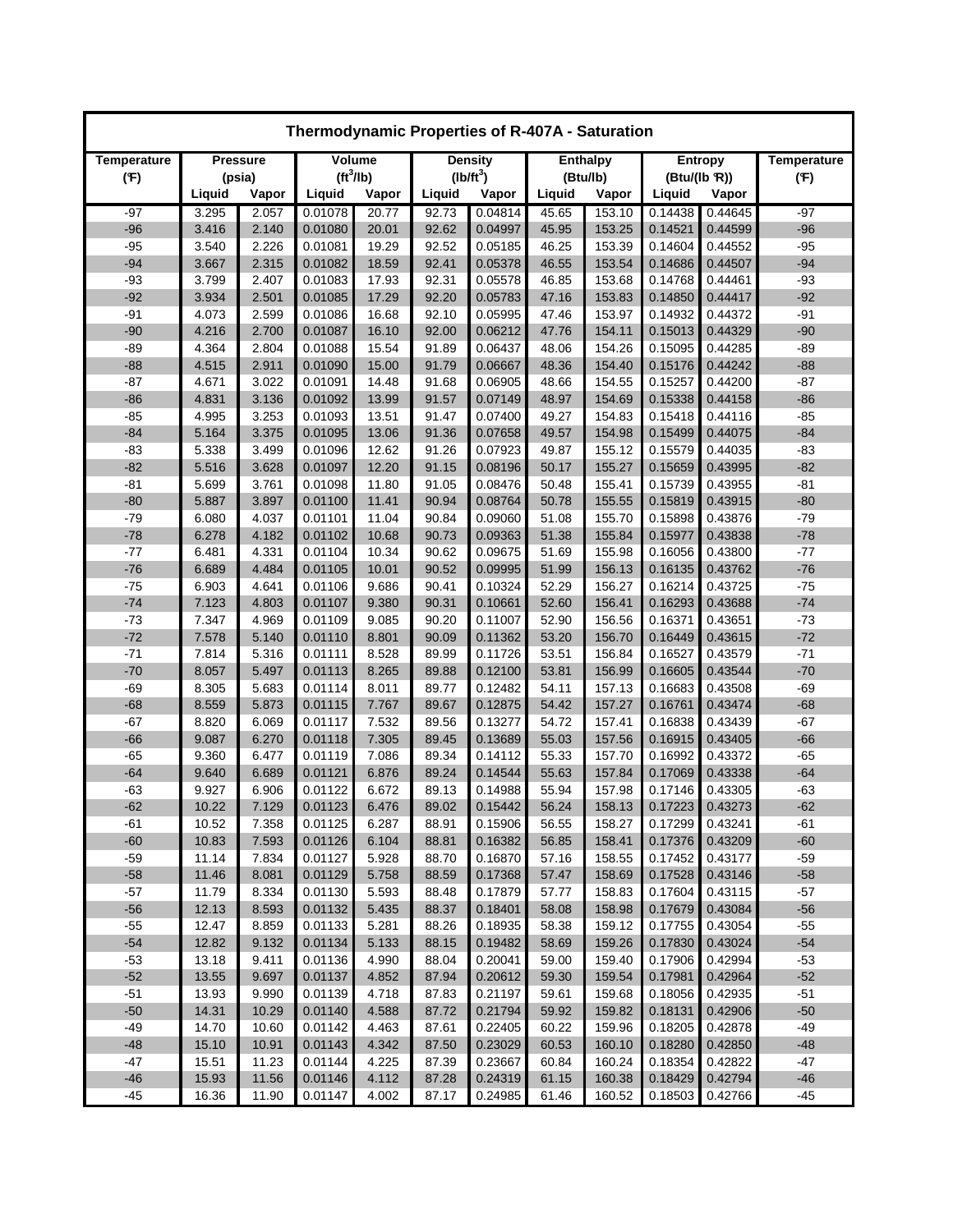| Thermodynamic Properties of R-407A - Saturation |                |                 |                       |                |                |                    |                |                  |                    |                    |                    |  |
|-------------------------------------------------|----------------|-----------------|-----------------------|----------------|----------------|--------------------|----------------|------------------|--------------------|--------------------|--------------------|--|
| Temperature                                     |                | <b>Pressure</b> |                       | Volume         |                | <b>Density</b>     |                | <b>Enthalpy</b>  |                    | <b>Entropy</b>     | <b>Temperature</b> |  |
| (F)                                             |                | (psia)          | (tf <sup>3</sup> /lb) |                |                | $(lb/ft^3)$        |                | (Btu/lb)         | (Btu/(lb R))       |                    | (F)                |  |
|                                                 | Liquid         | Vapor           | Liguid                | Vapor          | Liquid         | Vapor              | Liquid         | Vapor            | Liquid             | Vapor              |                    |  |
| -44                                             | 16.79          | 12.24           | 0.01149               | 3.896          | 87.06          | 0.25666            | 61.76          | 160.66           | 0.18577            | 0.42739            | -44                |  |
| $-43$                                           | 17.24          | 12.60           | 0.01150               | 3.794          | 86.95          | 0.26361            | 62.07          | 160.80           | 0.18651            | 0.42712            | $-43$              |  |
| $-42$                                           | 17.69          | 12.96           | 0.01152               | 3.694          | 86.84          | 0.27071            | 62.38          | 160.94           | 0.18725            | 0.42686            | $-42$              |  |
| $-41$                                           | 18.15          | 13.33           | 0.01153               | 3.598          | 86.72          | 0.27796            | 62.69          | 161.08           | 0.18798            | 0.42659            | $-41$              |  |
| $-40$                                           | 18.62          | 13.70           | 0.01155               | 3.504          | 86.61          | 0.28536            | 63.00          | 161.21           | 0.18872            | 0.42633            | $-40$              |  |
| $-39$                                           | 19.11          | 14.09           | 0.01156               | 3.414          | 86.50          | 0.29292            | 63.31          | 161.35           | 0.18945            | 0.42608            | $-39$              |  |
| $-38$                                           | 19.60          | 14.48           | 0.01158               | 3.326          | 86.39          | 0.30063            | 63.62          | 161.49           | 0.19019            | 0.42582            | $-38$              |  |
| $-37$                                           | 20.10          | 14.89           | 0.01159               | 3.242          | 86.28          | 0.30850            | 63.93          | 161.63           | 0.19092            | 0.42557            | $-37$              |  |
| $-36$                                           | 20.61          | 15.30           | 0.01161               | 3.159          | 86.17          | 0.31654            | 64.24          | 161.77           | 0.19165            | 0.42532            | $-36$              |  |
| $-35$                                           | 21.13          | 15.72           | 0.01162               | 3.079          | 86.05          | 0.32474            | 64.55          | 161.90           | 0.19238            | 0.42507            | $-35$              |  |
| $-34$                                           | 21.67          | 16.15           | 0.01164               | 3.002          | 85.94          | 0.33311            | 64.86          | 162.04           | 0.19310            | 0.42482            | $-34$              |  |
| $-33$                                           | 22.21          | 16.59           | 0.01165               | 2.927          | 85.83          | 0.34164            | 65.17          | 162.18           | 0.19383            | 0.42458            | $-33$              |  |
| $-32$                                           | 22.76          | 17.03           | 0.01167               | 2.854          | 85.72          | 0.35035            | 65.48          | 162.31           | 0.19456            | 0.42434            | $-32$              |  |
| $-31$                                           | 23.33          | 17.49           | 0.01168               | 2.784          | 85.60          | 0.35923            | 65.79          | 162.45           | 0.19528            | 0.42410            | $-31$              |  |
| $-30$                                           | 23.90          | 17.96           | 0.01170               | 2.715          | 85.49          | 0.36829            | 66.11          | 162.59           | 0.19600            | 0.42386            | $-30$              |  |
| $-29$                                           | 24.49          | 18.44           | 0.01171               | 2.649          | 85.38          | 0.37753            | 66.42          | 162.72           | 0.19673            | 0.42363            | $-29$              |  |
| $-28$                                           | 25.08          | 18.92           | 0.01173               | 2.584          | 85.27          | 0.38695            | 66.73          | 162.86           | 0.19745            | 0.42339            | -28                |  |
| $-27$                                           | 25.69          | 19.42           | 0.01174               | 2.522          | 85.15          | 0.39656            | 67.04          | 163.00           | 0.19817            | 0.42316            | $-27$              |  |
| $-26$                                           | 26.31          | 19.93           | 0.01176               | 2.461          | 85.04          | 0.40635            | 67.35          | 163.13           | 0.19889            | 0.42294            | $-26$              |  |
| $-25$                                           | 26.94          | 20.45           | 0.01178               | 2.402          | 84.92          | 0.41634            | 67.67          | 163.27           | 0.19960            | 0.42271            | $-25$              |  |
| $-24$                                           | 27.59          | 20.98           | 0.01179               | 2.345          | 84.81          | 0.42651            | 67.98          | 163.40           | 0.20032            | 0.42249            | $-24$              |  |
| $-23$                                           | 28.24          | 21.51           | 0.01181               | 2.289          | 84.69          | 0.43688            | 68.29          | 163.54           | 0.20104            | 0.42227            | $-23$              |  |
| $-22$                                           | 28.91          | 22.06           | 0.01182               | 2.235          | 84.58          | 0.44745            | 68.61          | 163.67           | 0.20175            | 0.42205            | $-22$              |  |
| $-21$                                           | 29.59          | 22.62           | 0.01184               | 2.182          | 84.46          | 0.45822            | 68.92          | 163.80           | 0.20246            | 0.42183            | $-21$              |  |
| $-20$                                           | 30.28          | 23.20           | 0.01186               | 2.131          | 84.35          | 0.46919            | 69.24          | 163.94           | 0.20317            | 0.42161            | $-20$              |  |
| $-19$                                           | 30.98          | 23.78           | 0.01187               | 2.082          | 84.23          | 0.48037            | 69.55          | 164.07           | 0.20389            | 0.42140            | $-19$              |  |
| $-18$                                           | 31.70          | 24.37           | 0.01189               | 2.034          | 84.12          | 0.49176            | 69.87          | 164.20           | 0.20460            | 0.42119            | $-18$              |  |
| $-17$                                           | 32.43          | 24.98           | 0.01190               | 1.987          | 84.00          | 0.50336            | 70.18          | 164.34           | 0.20531            | 0.42098            | $-17$              |  |
| $-16$                                           | 33.17          | 25.60           | 0.01192               | 1.941          | 83.89          | 0.51517            | 70.50          | 164.47           | 0.20601            | 0.42077            | $-16$              |  |
| $-15$                                           | 33.93          | 26.23           | 0.01194               | 1.897          | 83.77          | 0.52721            | 70.81          | 164.60           | 0.20672            | 0.42057            | $-15$              |  |
| $-14$                                           | 34.69          | 26.87           | 0.01195               | 1.854          | 83.65          | 0.53946            | 71.13          | 164.74           | 0.20743            | 0.42036            | $-14$              |  |
| $-13$                                           | 35.48          | 27.52           | 0.01197               | 1.812          | 83.54          | 0.55194            | 71.44          | 164.87           | 0.20813            | 0.42016            | $-13$              |  |
| $-12$                                           | 36.27          | 28.19           | 0.01199               | 1.771          | 83.42          | 0.56464            | 71.76          | 165.00           | 0.20884            | 0.41996            | $-12$              |  |
| $-11$                                           | 37.08          | 28.87           | 0.01201               | 1.731          | 83.30          | 0.57758            | 72.08          | 165.13           | 0.20954            | 0.41976            | $-11$              |  |
| $-10$                                           | 37.90          | 29.56           | 0.01202               | 1.693          | 83.18          | 0.59074            | 72.39          | 165.26           | 0.21024            | 0.41957            | $-10$              |  |
| -9                                              | 38.74          | 30.26           | 0.01204               | 1.655          | 83.07          | 0.60415            | 72.71          | 165.39           | 0.21094            | 0.41937            | -9                 |  |
| -8                                              | 39.59          | 30.98           | 0.01206               | 1.619          | 82.95          | 0.61779<br>0.63168 | 73.03          | 165.52           | 0.21164            | 0.41918            | -8                 |  |
| $-7$                                            | 40.46          | 31.71           | 0.01207               | 1.583          | 82.83          |                    | 73.35          | 165.65           | 0.21234            | 0.41899<br>0.41880 | $-7$               |  |
| -6<br>$-5$                                      | 41.34          | 32.45           | 0.01209               | 1.548          | 82.71          | 0.64581            | 73.67          | 165.78           | 0.21304            |                    | -6                 |  |
| $-4$                                            | 42.23<br>43.14 | 33.21<br>33.98  | 0.01211<br>0.01213    | 1.515<br>1.482 | 82.59<br>82.47 | 0.66019<br>0.67482 | 73.99<br>74.30 | 165.91<br>166.04 | 0.21374<br>0.21443 | 0.41861<br>0.41842 | $-5$<br>-4         |  |
| $-3$                                            | 44.06          | 34.77           |                       | 1.450          |                | 0.68971            | 74.62          | 166.17           | 0.21513            | 0.41824            | $-3$               |  |
| $-2$                                            | 45.00          | 35.57           | 0.01214<br>0.01216    | 1.419          | 82.35<br>82.23 | 0.70486            | 74.94          | 166.30           | 0.21582            | 0.41806            | $-2$               |  |
| $-1$                                            | 45.96          | 36.38           | 0.01218               | 1.388          | 82.11          | 0.72027            | 75.26          | 166.43           | 0.21652            | 0.41788            | $-1$               |  |
| 0                                               | 46.93          | 37.21           | 0.01220               | 1.359          | 81.99          | 0.73594            | 75.58          | 166.55           | 0.21721            | 0.41770            | 0                  |  |
| $\mathbf{1}$                                    | 47.91          | 38.05           | 0.01221               | 1.330          | 81.87          | 0.75189            | 75.91          | 166.68           | 0.21790            | 0.41752            | $\mathbf{1}$       |  |
| $\overline{c}$                                  | 48.91          | 38.90           | 0.01223               | 1.302          | 81.75          | 0.76810            | 76.23          | 166.81           | 0.21860            | 0.41734            | 2                  |  |
| 3                                               | 49.93          | 39.77           | 0.01225               | 1.275          | 81.63          | 0.78460            | 76.55          | 166.93           | 0.21929            | 0.41716            | 3                  |  |
| 4                                               | 50.97          | 40.66           | 0.01227               | 1.248          | 81.51          | 0.80137            | 76.87          | 167.06           | 0.21998            | 0.41699            | 4                  |  |
| 5                                               | 52.01          | 41.56           | 0.01229               | 1.222          | 81.39          | 0.81843            | 77.19          | 167.19           | 0.22067            | 0.41682            | 5                  |  |
| 6                                               | 53.08          | 42.48           | 0.01231               | 1.197          | 81.27          | 0.83577            | 77.51          | 167.31           | 0.22135            | 0.41665            | 6                  |  |
| $\overline{7}$                                  | 54.16          | 43.41           | 0.01232               | 1.172          | 81.14          | 0.85341            | 77.84          | 167.44           | 0.22204            | 0.41648            | $\overline{7}$     |  |
| 8                                               | 55.26          | 44.36           | 0.01234               | 1.148          | 81.02          | 0.87134            | 78.16          | 167.56           | 0.22273            | 0.41631            | 8                  |  |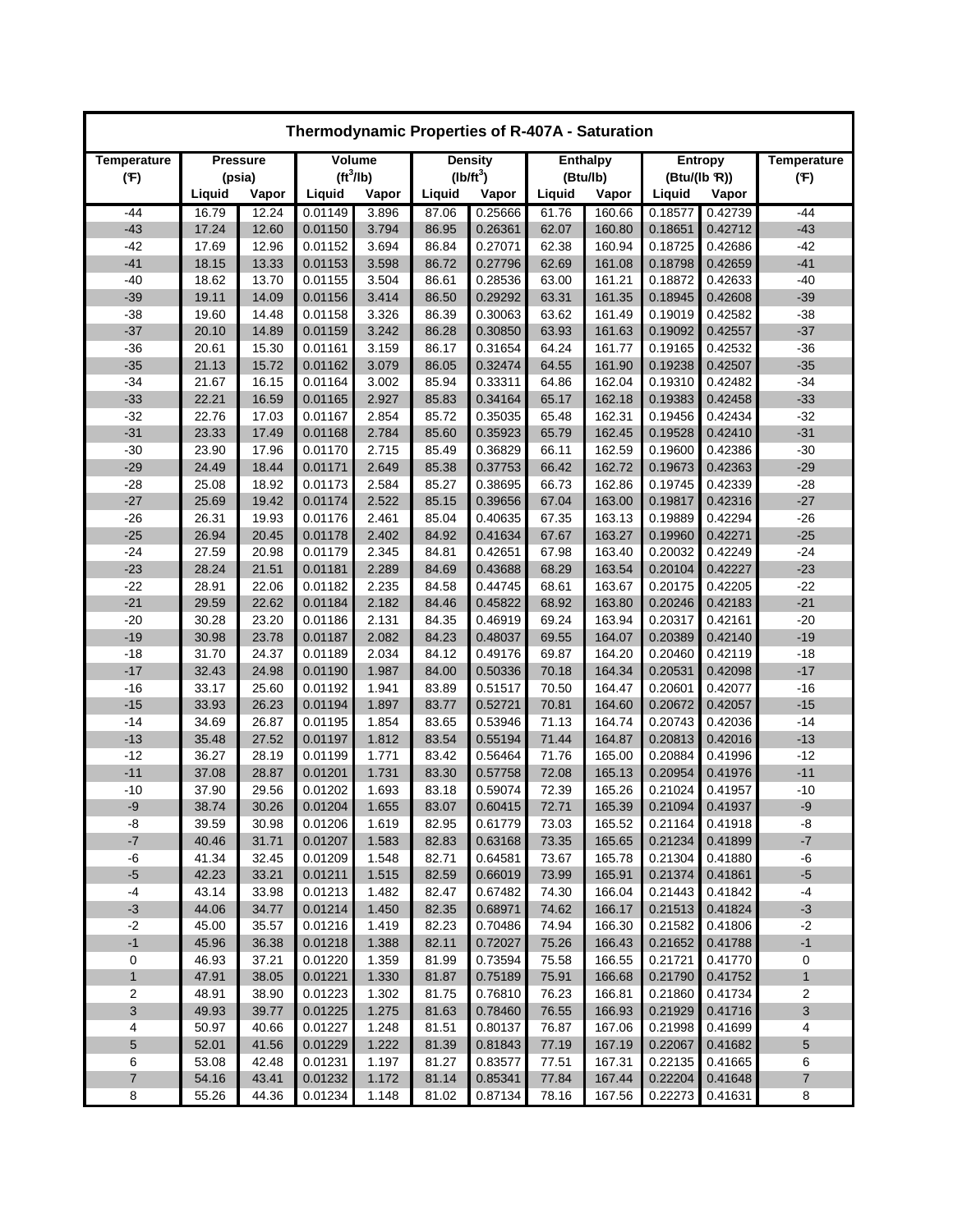| Thermodynamic Properties of R-407A - Saturation |        |                 |         |                          |        |                  |                |                  |                    |                |                    |  |
|-------------------------------------------------|--------|-----------------|---------|--------------------------|--------|------------------|----------------|------------------|--------------------|----------------|--------------------|--|
| Temperature                                     |        | <b>Pressure</b> |         | Volume<br><b>Density</b> |        |                  |                | <b>Enthalpy</b>  |                    | <b>Entropy</b> | <b>Temperature</b> |  |
| (F)                                             |        | (psia)          |         | (tf <sup>3</sup> /lb)    |        | $(lb/ft^3)$      |                | (Btu/lb)         | (Btu/(lb R))       |                | (F)                |  |
|                                                 | Liquid | Vapor           | Liquid  | Vapor                    | Liquid | Vapor            | Liquid         | Vapor            | Liquid             | Vapor          |                    |  |
| 9                                               | 56.38  | 45.32           | 0.01236 | 1.124                    | 80.90  | 0.88957          | 78.49          | 167.69           | 0.22341            | 0.41614        | 9                  |  |
| 10                                              | 57.51  | 46.30           | 0.01238 | 1.101                    | 80.77  | 0.90810          | 78.81          | 167.81           | 0.22410            | 0.41597        | 10                 |  |
| 11                                              | 58.66  | 47.30           | 0.01240 | 1.079                    | 80.65  | 0.92694          | 79.13          | 167.93           | 0.22478            | 0.41581        | 11                 |  |
| 12                                              | 59.83  | 48.31           | 0.01242 | 1.057                    | 80.53  | 0.94609          | 79.46          | 168.06           | 0.22547            | 0.41565        | 12                 |  |
| 13                                              | 61.02  | 49.34           | 0.01244 | 1.036                    | 80.40  | 0.96556          | 79.78          | 168.18           | 0.22615            | 0.41548        | 13                 |  |
| 14                                              | 62.22  | 50.38           | 0.01246 | 1.015                    | 80.28  | 0.98534          | 80.11          | 168.30           | 0.22683            | 0.41532        | 14                 |  |
| 15                                              | 63.44  | 51.44           | 0.01248 | 0.995                    | 80.15  | 1.0054           | 80.44          | 168.42           | 0.22751            | 0.41516        | 15                 |  |
| 16                                              | 64.68  | 52.52           | 0.01250 | 0.975                    | 80.03  | 1.0259           | 80.76          | 168.54           | 0.22820            | 0.41500        | 16                 |  |
| 17                                              | 65.94  | 53.62           | 0.01252 | 0.955                    | 79.90  | 1.0466           | 81.09          | 168.67           | 0.22888            | 0.41485        | 17                 |  |
| 18                                              | 67.22  | 54.74           | 0.01254 | 0.937                    | 79.77  | 1.0677           | 81.42          | 168.79           | 0.22956            | 0.41469        | 18                 |  |
| 19                                              | 68.51  | 55.87           | 0.01256 | 0.918                    | 79.65  | 1.0892           | 81.74          | 168.91           | 0.23023            | 0.41454        | 19                 |  |
| 20                                              | 69.82  | 57.02           | 0.01258 | 0.900                    | 79.52  | 1.1110           | 82.07          | 169.03           | 0.23091            | 0.41438        | 20                 |  |
| 21                                              | 71.16  | 58.19           | 0.01260 | 0.883                    | 79.39  | 1.1331           | 82.40          | 169.15           | 0.23159            | 0.41423        | 21                 |  |
| 22                                              | 72.51  | 59.37           | 0.01262 | 0.865                    | 79.27  | 1.1556           | 82.73          | 169.26           | 0.23227            | 0.41408        | 22                 |  |
| 23                                              | 73.88  | 60.58           | 0.01264 | 0.849                    | 79.14  | 1.1784           | 83.06          | 169.38           | 0.23294            | 0.41393        | 23                 |  |
| 24                                              | 75.27  | 61.80           | 0.01266 | 0.832                    | 79.01  | 1.2016           | 83.39          | 169.50           | 0.23362            | 0.41378        | 24                 |  |
| 25                                              | 76.68  | 63.04           | 0.01268 | 0.816                    | 78.88  | 1.2252           | 83.72          | 169.62           | 0.23430            | 0.41363        | 25                 |  |
| 26                                              | 78.11  | 64.30           | 0.01270 | 0.801                    | 78.75  | 1.2492           | 84.05          | 169.73           | 0.23497            | 0.41348        | 26                 |  |
| 27                                              | 79.56  | 65.58           | 0.01272 | 0.785                    | 78.62  | 1.2735           | 84.38          | 169.85           | 0.23564            | 0.41333        | 27                 |  |
| 28                                              | 81.03  | 66.88           | 0.01274 | 0.770                    | 78.49  | 1.2982           | 84.71          | 169.97           | 0.23632            | 0.41319        | 28                 |  |
| 29                                              | 82.52  | 68.20           | 0.01276 | 0.756                    | 78.36  | 1.3233           | 85.04          | 170.08           | 0.23699            | 0.41304        | 29                 |  |
| 30                                              | 84.03  | 69.54           | 0.01278 | 0.741                    | 78.23  | 1.3488           | 85.38          | 170.20           | 0.23766            | 0.41290        | 30                 |  |
| 31                                              | 85.57  | 70.90           | 0.01280 | 0.727                    | 78.10  | 1.3746           | 85.71          | 170.31           | 0.23833            | 0.41275        | 31                 |  |
| 32                                              | 87.12  | 72.28           | 0.01283 | 0.714                    | 77.97  | 1.4009           | 86.04          | 170.43           | 0.23901            | 0.41261        | 32                 |  |
| 33                                              | 88.69  | 73.68           | 0.01285 | 0.700                    | 77.84  | 1.4276           | 86.38          | 170.54           | 0.23968            | 0.41247        | 33                 |  |
| 34                                              | 90.29  | 75.10           | 0.01287 | 0.687                    | 77.70  | 1.4547           | 86.71          | 170.65           | 0.24035            | 0.41233        | 34                 |  |
| 35                                              | 91.91  | 76.54           | 0.01289 | 0.675                    | 77.57  | 1.4822           | 87.05          | 170.76           | 0.24102            | 0.41219        | 35                 |  |
| 36                                              | 93.55  | 78.00           | 0.01291 | 0.662                    | 77.44  | 1.5102           | 87.38          | 170.88           | 0.24169            | 0.41205        | 36                 |  |
| 37                                              | 95.21  | 79.48           | 0.01294 | 0.650                    | 77.30  | 1.5386           | 87.72          | 170.99           | 0.24235            | 0.41191        | 37                 |  |
| 38                                              | 96.89  | 80.99           | 0.01296 | 0.638                    | 77.17  | 1.5674           | 88.05          | 171.10           | 0.24302            | 0.41177        | 38                 |  |
| 39                                              | 98.59  | 82.51           | 0.01298 | 0.626                    | 77.03  | 1.5966           | 88.39          | 171.21           | 0.24369            | 0.41163        | 39                 |  |
| 40                                              | 100.3  | 84.06           | 0.01300 | 0.615                    | 76.90  | 1.6264           | 88.73          | 171.32           | 0.24436            | 0.41150        | 40                 |  |
| 41                                              | 102.1  | 85.63           | 0.01303 | 0.604                    | 76.76  | 1.6565           | 89.07          | 171.43           | 0.24503            | 0.41136        | 41                 |  |
| 42                                              | 103.8  | 87.22           | 0.01305 | 0.593                    | 76.63  | 1.6871           | 89.40          | 171.54           | 0.24569            | 0.41123        | 42                 |  |
| 43                                              | 105.6  | 88.84           | 0.01307 | 0.582                    | 76.49  | 1.7182           | 89.74          | 171.64           | 0.24636            | 0.41109        | 43                 |  |
| 44                                              | 107.5  | 90.47           | 0.01310 | 0.572                    | 76.35  | 1.7498           | 90.08          | 171.75           | 0.24702            | 0.41096        | 44                 |  |
| 45                                              | 109.3  | 92.13           | 0.01312 | 0.561                    | 76.21  | 1.7818           | 90.42          | 171.86           | 0.24769            | 0.41082        | 45                 |  |
| 46                                              | 111.2  | 93.82           | 0.01315 | 0.551                    | 76.08  | 1.8143           | 90.76          | 171.96           | 0.24836            | 0.41069        | 46                 |  |
| 47                                              | 113.1  | 95.52           | 0.01317 | 0.541                    | 75.94  | 1.8473           | 91.10          | 172.07           | 0.24902            | 0.41056        | 47                 |  |
| 48                                              | 115.0  | 97.25           | 0.01319 | 0.532                    | 75.80  | 1.8808           | 91.45          | 172.17           | 0.24968            | 0.41042        | 48                 |  |
| 49                                              | 116.9  | 99.00           | 0.01322 | 0.522                    | 75.66  | 1.9149           | 91.79          | 172.28           | 0.25035            | 0.41029        | 49                 |  |
| 50                                              | 118.9  | 100.8           | 0.01324 | 0.513                    | 75.52  | 1.9494           | 92.13          | 172.38           | 0.25101            | 0.41016        | 50                 |  |
| 51                                              | 120.9  | 102.6           | 0.01327 | 0.504                    | 75.38  | 1.9844           | 92.47          | 172.48           | 0.25168            | 0.41003        | 51                 |  |
| 52                                              | 122.9  | 104.4           | 0.01329 | 0.495                    | 75.24  | 2.0200           | 92.82          | 172.59           | 0.25234            | 0.40990        | 52                 |  |
| 53                                              | 124.9  | 106.3           | 0.01332 | 0.486                    | 75.09  | 2.0561           | 93.16          | 172.69           | 0.25300            | 0.40977        | 53<br>54           |  |
| 54                                              | 127.0  | 108.1           | 0.01334 | 0.478                    | 74.95  | 2.0928<br>2.1300 | 93.51          | 172.79           | 0.25366<br>0.25433 | 0.40964        |                    |  |
| 55                                              | 129.1  | 110.0           | 0.01337 | 0.469                    | 74.81  |                  | 93.85          | 172.89           |                    | 0.40951        | 55                 |  |
| 56                                              | 131.2  | 112.0           | 0.01339 | 0.461                    | 74.66  | 2.1678           | 94.20          | 172.99           | 0.25499            | 0.40938        | 56                 |  |
| 57                                              | 133.3  | 113.9           | 0.01342 | 0.453                    | 74.52  | 2.2061           | 94.55          | 173.09           | 0.25565            | 0.40925        | 57                 |  |
| 58                                              | 135.5  | 115.9           | 0.01345 | 0.445                    | 74.37  | 2.2450           | 94.89          | 173.18           | 0.25631            | 0.40912        | 58                 |  |
| 59                                              | 137.7  | 117.9           | 0.01347 | 0.438                    | 74.23  | 2.2845           | 95.24          | 173.28           | 0.25697            | 0.40899        | 59                 |  |
| 60<br>61                                        | 139.9  | 119.9           | 0.01350 | 0.430                    | 74.08  | 2.3246           | 95.59<br>95.94 | 173.38<br>173.47 | 0.25764            | 0.40887        | 60<br>61           |  |
|                                                 | 142.1  | 122.0           | 0.01353 | 0.423                    | 73.93  | 2.3653           |                |                  | 0.25830            | 0.40874        |                    |  |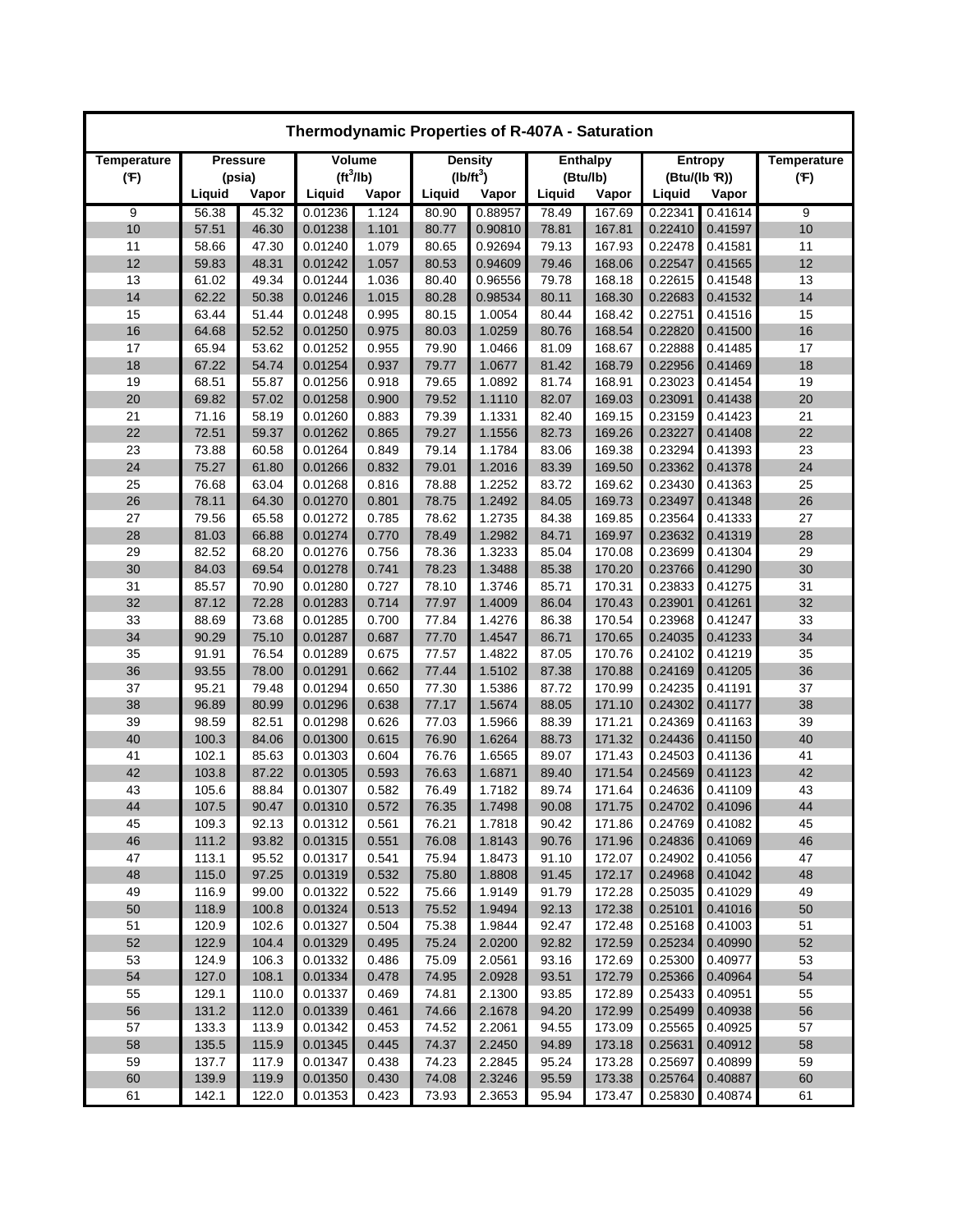| Thermodynamic Properties of R-407A - Saturation |                |                 |                       |                |                |                  |                  |                  |                    |                    |                    |  |
|-------------------------------------------------|----------------|-----------------|-----------------------|----------------|----------------|------------------|------------------|------------------|--------------------|--------------------|--------------------|--|
| Temperature                                     |                | <b>Pressure</b> |                       | Volume         |                | <b>Density</b>   |                  | <b>Enthalpy</b>  |                    | <b>Entropy</b>     | <b>Temperature</b> |  |
| (F)                                             |                | (psia)          | (tf <sup>3</sup> /lb) |                |                | $(lb/ft^3)$      |                  | (Btu/lb)         | (Btu/(lb R))       |                    | (F)                |  |
|                                                 | Liquid         | Vapor           | Liquid                | Vapor          | Liquid         | Vapor            | Liquid           | Vapor            | Liquid             | Vapor              |                    |  |
| 62                                              | 144.4          | 124.0           | 0.01355               | 0.416          | 73.79          | 2.4065           | 96.29            | 173.57           | 0.25896            | 0.40861            | 62                 |  |
| 63                                              | 146.7          | 126.2           | 0.01358               | 0.408          | 73.64          | 2.4485           | 96.64            | 173.66           | 0.25962            | 0.40848            | 63                 |  |
| 64                                              | 149.0          | 128.3           | 0.01361               | 0.401          | 73.49          | 2.4910           | 96.99            | 173.75           | 0.26028            | 0.40835            | 64                 |  |
| 65                                              | 151.4          | 130.4           | 0.01364               | 0.395          | 73.34          | 2.5342           | 97.35            | 173.85           | 0.26094            | 0.40823            | 65                 |  |
| 66                                              | 153.7          | 132.6           | 0.01366               | 0.388          | 73.19          | 2.5780           | 97.70            | 173.94           | 0.26160            | 0.40810            | 66                 |  |
| 67                                              | 156.1          | 134.9           | 0.01369               | 0.381          | 73.04          | 2.6225           | 98.05            | 174.03           | 0.26226            | 0.40797            | 67                 |  |
| 68                                              | 158.6          | 137.1           | 0.01372               | 0.375          | 72.89          | 2.6676           | 98.41            | 174.12           | 0.26292            | 0.40784            | 68                 |  |
| 69                                              | 161.0          | 139.4           | 0.01375               | 0.369          | 72.73          | 2.7134           | 98.76            | 174.21           | 0.26358            | 0.40772            | 69<br>70           |  |
| 70<br>71                                        | 163.5<br>166.0 | 141.7<br>144.0  | 0.01378<br>0.01381    | 0.362<br>0.356 | 72.58<br>72.43 | 2.7599<br>2.8072 | 99.12<br>99.47   | 174.30<br>174.38 | 0.26424<br>0.26490 | 0.40759<br>0.40746 | 71                 |  |
| 72                                              | 168.6          | 146.4           | 0.01384               | 0.350          | 72.27          | 2.8551           | 99.83            | 174.47           | 0.26556            | 0.40733            | 72                 |  |
| 73                                              | 171.2          | 148.7           | 0.01387               | 0.344          | 72.12          | 2.9037           | 100.19           | 174.55           | 0.26622            | 0.40720            | 73                 |  |
| 74                                              | 173.8          | 151.2           | 0.01390               | 0.339          | 71.96          | 2.9531           | 100.55           | 174.64           | 0.26688            | 0.40708            | 74                 |  |
| 75                                              | 176.4          | 153.6           | 0.01393               | 0.333          | 71.80          | 3.0032           | 100.91           | 174.72           | 0.26754            | 0.40695            | 75                 |  |
| 76                                              | 179.1          | 156.1           | 0.01396               | 0.327          | 71.65          | 3.0541           | 101.27           | 174.80           | 0.26820            | 0.40682            | 76                 |  |
| 77                                              | 181.7          | 158.6           | 0.01399               | 0.322          | 71.49          | 3.1057           | 101.63           | 174.89           | 0.26886            | 0.40669            | 77                 |  |
| 78                                              | 184.5          | 161.1           | 0.01402               | 0.317          | 71.33          | 3.1581           | 101.99           | 174.97           | 0.26952            | 0.40656            | 78                 |  |
| 79                                              | 187.2          | 163.7           | 0.01405               | 0.311          | 71.17          | 3.2113           | 102.35           | 175.05           | 0.27018            | 0.40643            | 79                 |  |
| 80                                              | 190.0          | 166.3           | 0.01408               | 0.306          | 71.01          | 3.2654           | 102.71           | 175.12           | 0.27084            | 0.40630            | 80                 |  |
| 81                                              | 192.8          | 168.9           | 0.01412               | 0.301          | 70.84          | 3.3202           | 103.08           | 175.20           | 0.27151            | 0.40617            | 81                 |  |
| 82                                              | 195.7          | 171.6           | 0.01415               | 0.296          | 70.68          | 3.3759           | 103.44           | 175.28           | 0.27217            | 0.40604            | 82                 |  |
| 83                                              | 198.5          | 174.3           | 0.01418               | 0.291          | 70.52          | 3.4324           | 103.81           | 175.35           | 0.27283            | 0.40591            | 83                 |  |
| 84                                              | 201.4          | 177.0           | 0.01421               | 0.287          | 70.35          | 3.4898           | 104.18           | 175.43           | 0.27349            | 0.40577            | 84                 |  |
| 85                                              | 204.4          | 179.8           | 0.01425               | 0.282          | 70.19          | 3.5481           | 104.54           | 175.50           | 0.27415            | 0.40564            | 85                 |  |
| 86                                              | 207.3          | 182.5           | 0.01428               | 0.277          | 70.02          | 3.6072           | 104.91           | 175.57           | 0.27481            | 0.40551            | 86                 |  |
| 87                                              | 210.3          | 185.4           | 0.01432               | 0.273          | 69.85          | 3.6673           | 105.28           | 175.64           | 0.27547            | 0.40537            | 87                 |  |
| 88                                              | 213.4          | 188.2           | 0.01435               | 0.268          | 69.68          | 3.7283           | 105.65           | 175.71           | 0.27614            | 0.40524            | 88                 |  |
| 89                                              | 216.4          | 191.1           | 0.01439               | 0.264          | 69.51          | 3.7903           | 106.02           | 175.78           | 0.27680            | 0.40510            | 89                 |  |
| 90                                              | 219.5          | 194.0           | 0.01442               | 0.260          | 69.34          | 3.8532           | 106.40           | 175.85           | 0.27746            | 0.40497            | 90                 |  |
| 91                                              | 222.7          | 197.0           | 0.01446               | 0.255          | 69.17          | 3.9171           | 106.77           | 175.91           | 0.27812            | 0.40483            | 91                 |  |
| 92                                              | 225.8          | 200.0           | 0.01449               | 0.251          | 69.00          | 3.9819           | 107.14           | 175.98           | 0.27879            | 0.40470            | 92                 |  |
| 93                                              | 229.0          | 203.0           | 0.01453               | 0.247          | 68.83          | 4.0478           | 107.52           | 176.04           | 0.27945            | 0.40456            | 93                 |  |
| 94                                              | 232.3          | 206.1           | 0.01457               | 0.243          | 68.65          | 4.1148           | 107.90           | 176.10           | 0.28012            | 0.40442            | 94                 |  |
| 95                                              | 235.5          | 209.1           | 0.01460               | 0.239          | 68.48          | 4.1828           | 108.27           | 176.16           | 0.28078            | 0.40428            | 95                 |  |
| 96                                              | 238.8          | 212.3           | 0.01464               | 0.235          | 68.30          | 4.2518           | 108.65           | 176.22           | 0.28145            | 0.40414            | 96                 |  |
| 97                                              | 242.2          | 215.4           | 0.01468               | 0.231          | 68.12          | 4.3220           | 109.03           | 176.28           | 0.28211            | 0.40400            | 97                 |  |
| 98                                              | 245.5          | 218.6           | 0.01472               | 0.228          | 67.94          | 4.3932           | 109.41           | 176.34           | 0.28278            | 0.40385            | 98                 |  |
| 99                                              | 248.9          | 221.9           | 0.01476               | 0.224          | 67.76          | 4.4657           | 109.79           | 176.39           | 0.28344            | 0.40371            | 99                 |  |
| 100                                             | 252.3          | 225.1           | 0.01480               | 0.220          | 67.58          | 4.5392           | 110.17           | 176.44           | 0.28411            | 0.40356            | 100                |  |
| 101                                             | 255.8          | 228.5           | 0.01484               | 0.217          | 67.40          | 4.6140           | 110.56           | 176.50           | 0.28478            | 0.40342            | 101                |  |
| 102                                             | 259.3          | 231.8           | 0.01488               | 0.213          | 67.21          | 4.6900           | 110.94           | 176.55<br>176.60 | 0.28545<br>0.28612 | 0.40327            | 102                |  |
| 103                                             | 262.9          | 235.2           | 0.01492               | 0.210          | 67.03          | 4.7672           | 111.33           |                  |                    | 0.40312            | 103                |  |
| 104<br>105                                      | 266.4<br>270.0 | 238.6<br>242.1  | 0.01496               | 0.206<br>0.203 | 66.84          | 4.8457<br>4.9254 | 111.72<br>112.10 | 176.64<br>176.69 | 0.28679<br>0.28746 | 0.40297            | 104<br>105         |  |
| 106                                             | 273.7          | 245.6           | 0.01500<br>0.01505    | 0.200          | 66.65<br>66.46 | 5.0065           | 112.49           | 176.73           | 0.28813            | 0.40282<br>0.40267 | 106                |  |
| 107                                             | 277.4          | 249.1           | 0.01509               | 0.197          | 66.27          | 5.0889           | 112.88           | 176.77           | 0.28880            | 0.40251            | 107                |  |
| 108                                             | 281.1          | 252.7           | 0.01513               | 0.193          | 66.08          | 5.1728           | 113.28           | 176.82           | 0.28947            | 0.40236            | 108                |  |
| 109                                             | 284.8          | 256.3           | 0.01518               | 0.190          | 65.88          | 5.2580           | 113.67           | 176.85           | 0.29015            | 0.40220            | 109                |  |
| 110                                             | 288.6          | 259.9           | 0.01522               | 0.187          | 65.69          | 5.3446           | 114.06           | 176.89           | 0.29082            | 0.40204            | 110                |  |
| 111                                             | 292.5          | 263.6           | 0.01527               | 0.184          | 65.49          | 5.4327           | 114.46           | 176.93           | 0.29150            | 0.40188            | 111                |  |
| 112                                             | 296.3          | 267.4           | 0.01532               | 0.181          | 65.29          | 5.5224           | 114.86           | 176.96           | 0.29217            | 0.40172            | 112                |  |
| 113                                             | 300.2          | 271.1           | 0.01536               | 0.178          | 65.09          | 5.6136           | 115.26           | 176.99           | 0.29285            | 0.40155            | 113                |  |
| 114                                             | 304.2          | 274.9           | 0.01541               | 0.175          | 64.89          | 5.7063           | 115.66           | 177.02           | 0.29353            | 0.40139            | 114                |  |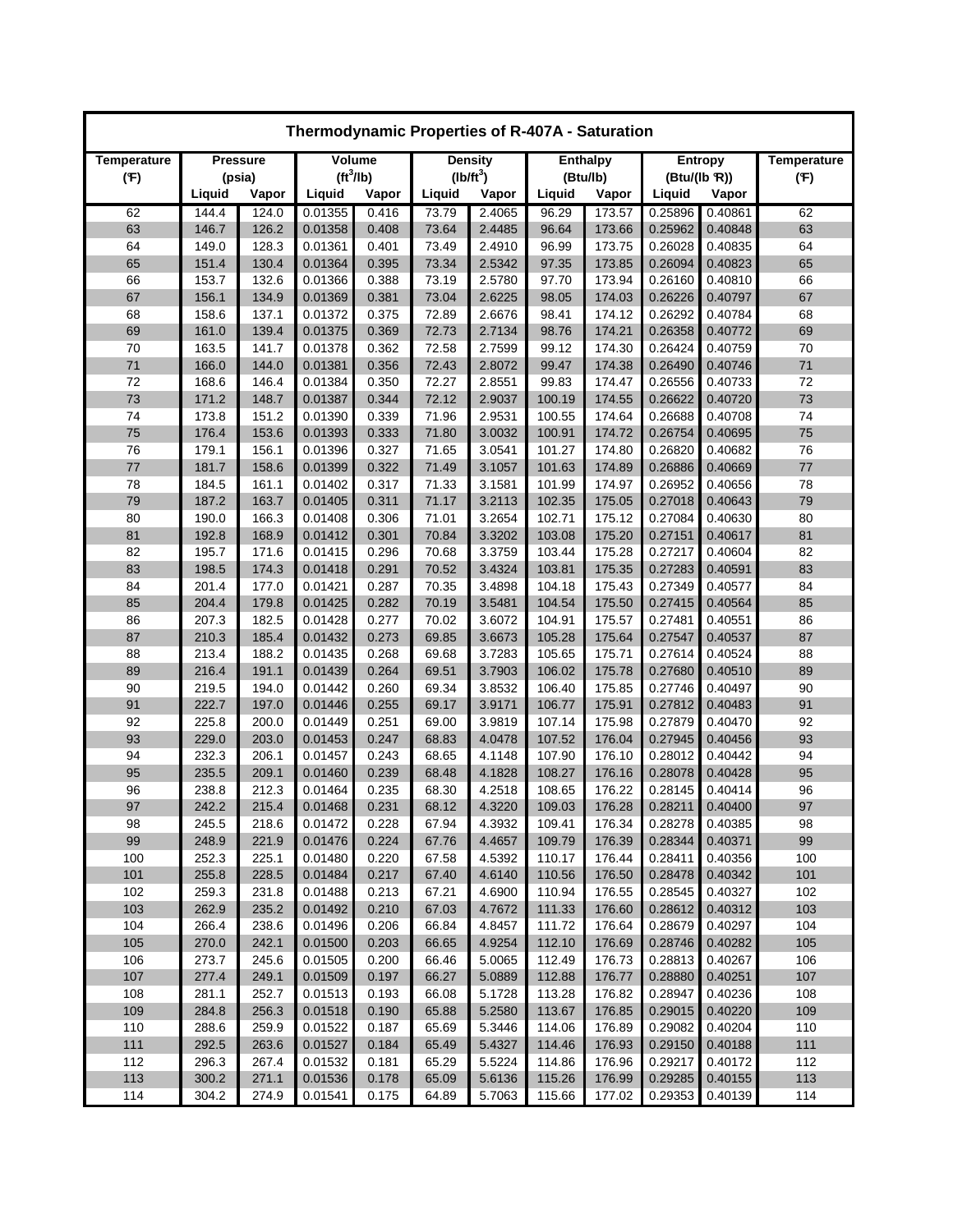| Thermodynamic Properties of R-407A - Saturation |        |                 |                       |               |        |                |        |                 |              |         |                    |  |
|-------------------------------------------------|--------|-----------------|-----------------------|---------------|--------|----------------|--------|-----------------|--------------|---------|--------------------|--|
| <b>Temperature</b>                              |        | <b>Pressure</b> |                       | <b>Volume</b> |        | <b>Density</b> |        | <b>Enthalpy</b> |              | Entropy | <b>Temperature</b> |  |
| (F)                                             |        | (psia)          | (tf <sup>3</sup> /lb) |               |        | $(lb/ft^3)$    |        | (Btu/lb)        | (Btu/(lb R)) |         | (F)                |  |
|                                                 | Liquid | Vapor           | Liquid                | Vapor         | Liquid | Vapor          | Liquid | Vapor           | Liquid       | Vapor   |                    |  |
| 115                                             | 308.2  | 278.8           | 0.01546               | 0.172         | 64.69  | 5.8007         | 116.06 | 177.05          | 0.29421      | 0.40122 | 115                |  |
| 116                                             | 312.2  | 282.7           | 0.01551               | 0.170         | 64.48  | 5.8967         | 116.46 | 177.07          | 0.29489      | 0.40105 | 116                |  |
| 117                                             | 316.2  | 286.6           | 0.01556               | 0.167         | 64.27  | 5.9945         | 116.86 | 177.10          | 0.29557      | 0.40088 | 117                |  |
| 118                                             | 320.3  | 290.6           | 0.01561               | 0.164         | 64.07  | 6.0940         | 117.27 | 177.12          | 0.29625      | 0.40070 | 118                |  |
| 119                                             | 324.5  | 294.6           | 0.01566               | 0.161         | 63.85  | 6.1952         | 117.68 | 177.14          | 0.29694      | 0.40053 | 119                |  |
| 120                                             | 328.7  | 298.7           | 0.01571               | 0.159         | 63.64  | 6.2984         | 118.09 | 177.15          | 0.29762      | 0.40035 | 120                |  |
| 121                                             | 332.9  | 302.8           | 0.01577               | 0.156         | 63.43  | 6.4034         | 118.50 | 177.17          | 0.29831      | 0.40017 | 121                |  |
| 122                                             | 337.1  | 307.0           | 0.01582               | 0.154         | 63.21  | 6.5103         | 118.91 | 177.18          | 0.29900      | 0.39998 | 122                |  |
| 123                                             | 341.4  | 311.2           | 0.01588               | 0.151         | 62.99  | 6.6192         | 119.33 | 177.19          | 0.29969      | 0.39979 | 123                |  |
| 124                                             | 345.8  | 315.4           | 0.01593               | 0.149         | 62.77  | 6.7302         | 119.74 | 177.20          | 0.30038      | 0.39960 | 124                |  |
| 125                                             | 350.1  | 319.7           | 0.01599               | 0.146         | 62.55  | 6.8433         | 120.16 | 177.20          | 0.30107      | 0.39941 | 125                |  |
| 126                                             | 354.6  | 324.0           | 0.01605               | 0.144         | 62.32  | 6.9586         | 120.58 | 177.20          | 0.30177      | 0.39922 | 126                |  |
| 127                                             | 359.0  | 328.4           | 0.01611               | 0.141         | 62.09  | 7.0761         | 121.00 | 177.20          | 0.30247      | 0.39902 | 127                |  |
| 128                                             | 363.5  | 332.8           | 0.01617               | 0.139         | 61.86  | 7.1959         | 121.43 | 177.20          | 0.30317      | 0.39882 | 128                |  |
| 129                                             | 368.1  | 337.3           | 0.01623               | 0.137         | 61.63  | 7.3181         | 121.85 | 177.19          | 0.30387      | 0.39861 | 129                |  |
| 130                                             | 372.6  | 341.8           | 0.01629               | 0.134         | 61.39  | 7.4427         | 122.28 | 177.19          | 0.30457      | 0.39840 | 130                |  |
| 131                                             | 377.3  | 346.4           | 0.01635               | 0.132         | 61.16  | 7.5698         | 122.71 | 177.17          | 0.30528      | 0.39819 | 131                |  |
| 132                                             | 381.9  | 351.0           | 0.01642               | 0.130         | 60.92  | 7.6996         | 123.14 | 177.16          | 0.30598      | 0.39798 | 132                |  |
| 133                                             | 386.7  | 355.7           | 0.01648               | 0.128         | 60.67  | 7.8321         | 123.58 | 177.14          | 0.30669      | 0.39776 | 133                |  |
| 134                                             | 391.4  | 360.4           | 0.01655               | 0.126         | 60.42  | 7.9673         | 124.01 | 177.12          | 0.30741      | 0.39753 | 134                |  |
| 135                                             | 396.2  | 365.2           | 0.01662               | 0.123         | 60.17  | 8.1055         | 124.45 | 177.09          | 0.30812      | 0.39731 | 135                |  |
| 136                                             | 401.0  | 370.0           | 0.01669               | 0.121         | 59.92  | 8.2466         | 124.90 | 177.06          | 0.30884      | 0.39707 | 136                |  |
| 137                                             | 405.9  | 374.9           | 0.01676               | 0.119         | 59.66  | 8.3908         | 125.34 | 177.03          | 0.30956      | 0.39684 | 137                |  |
| 138                                             | 410.9  | 379.8           | 0.01683               | 0.117         | 59.40  | 8.5383         | 125.79 | 176.99          | 0.31028      | 0.39660 | 138                |  |
| 139                                             | 415.8  | 384.7           | 0.01691               | 0.115         | 59.14  | 8.6890         | 126.24 | 176.95          | 0.31101      | 0.39635 | 139                |  |
| 140                                             | 420.9  | 389.8           | 0.01699               | 0.113         | 58.87  | 8.8433         | 126.69 | 176.91          | 0.31174      | 0.39610 | 140                |  |
| 141                                             | 425.9  | 394.8           | 0.01707               | 0.111         | 58.60  | 9.0012         | 127.15 | 176.86          | 0.31248      | 0.39584 | 141                |  |
| 142                                             | 431.0  | 400.0           | 0.01715               | 0.109         | 58.33  | 9.1628         | 127.61 | 176.80          | 0.31321      | 0.39558 | 142                |  |
| 143                                             | 436.2  | 405.2           | 0.01723               | 0.107         | 58.05  | 9.3284         | 128.07 | 176.75          | 0.31395      | 0.39531 | 143                |  |
| 144                                             | 441.4  | 410.4           | 0.01731               | 0.105         | 57.76  | 9.4980         | 128.54 | 176.68          | 0.31470      | 0.39503 | 144                |  |
| 145                                             | 446.6  | 415.7           | 0.01740               | 0.103         | 57.47  | 9.6719         | 129.01 | 176.62          | 0.31545      | 0.39475 | 145                |  |
| 146                                             | 451.9  | 421.0           | 0.01749               | 0.102         | 57.18  | 9.8503         | 129.48 | 176.54          | 0.31621      | 0.39446 | 146                |  |
| 147                                             | 457.3  | 426.4           | 0.01758               | 0.100         | 56.88  | 10.033         | 129.96 | 176.46          | 0.31697      | 0.39417 | 147                |  |
| 148                                             | 462.7  | 431.9           | 0.01768               | 0.098         | 56.57  | 10.221         | 130.44 | 176.38          | 0.31773      | 0.39386 | 148                |  |
| 149                                             | 468.1  | 437.4           | 0.01778               | 0.096         | 56.26  | 10.414         | 130.93 | 176.29          | 0.31850      | 0.39355 | 149                |  |
| 150                                             | 473.6  | 443.0           | 0.01788               | 0.094         | 55.94  | 10.613         | 131.42 | 176.19          | 0.31928      | 0.39323 | 150                |  |
| 151                                             | 479.1  | 448.7           | 0.01798               | 0.092         | 55.62  | 10.817         | 131.92 | 176.09          | 0.32006      | 0.39290 | 151                |  |
| 152                                             | 484.7  | 454.4           | 0.01809               | 0.091         | 55.29  | 11.028         | 132.42 | 175.98          | 0.32085      | 0.39256 | 152                |  |
| 153                                             | 490.3  | 460.2           | 0.01820               | 0.089         | 54.95  | 11.244         | 132.93 | 175.86          | 0.32165      | 0.39221 | 153                |  |
| 154                                             | 496.0  | 466.0           | 0.01831               | 0.087         | 54.60  | 11.468         | 133.44 | 175.73          | 0.32245      | 0.39185 | 154                |  |
| 155                                             | 501.7  | 471.9           | 0.01843               | 0.085         | 54.25  | 11.698         | 133.96 | 175.60          | 0.32327      | 0.39148 | 155                |  |
| 156                                             | 507.5  | 477.9           | 0.01856               | 0.084         | 53.88  | 11.937         | 134.48 | 175.46          | 0.32409      | 0.39109 | 156                |  |
| 157                                             | 513.3  | 483.9           | 0.01869               | 0.082         | 53.51  | 12.183         | 135.02 | 175.30          | 0.32492      | 0.39070 | 157                |  |
| 158                                             | 519.2  | 490.0           | 0.01882               | 0.080         | 53.13  | 12.438         | 135.56 | 175.14          | 0.32576      | 0.39028 | 158                |  |
| 159                                             | 525.1  | 496.2           | 0.01896               | 0.079         | 52.73  | 12.703         | 136.10 | 174.97          | 0.32662      | 0.38986 | 159                |  |
| 160                                             | 531.1  | 502.4           | 0.01911               | 0.077         | 52.32  | 12.977         | 136.66 | 174.78          | 0.32748      | 0.38941 | 160                |  |
| 161                                             | 537.1  | 508.7           | 0.01927               | 0.075         | 51.90  | 13.263         | 137.23 | 174.59          | 0.32836      | 0.38895 | 161                |  |
| 162                                             | 543.2  | 515.1           | 0.01943               | 0.074         | 51.47  | 13.560         | 137.81 | 174.38          | 0.32926      | 0.38847 | 162                |  |
| 163                                             | 549.3  | 521.6           | 0.01960               | 0.072         | 51.02  | 13.870         | 138.39 | 174.15          | 0.33017      | 0.38797 | 163                |  |
| 164                                             | 555.4  | 528.2           | 0.01978               | 0.070         | 50.55  | 14.195         | 139.00 | 173.91          | 0.33110      | 0.38744 | 164                |  |
| 165                                             | 561.6  | 534.8           | 0.01998               | 0.069         | 50.06  | 14.535         | 139.61 | 173.65          | 0.33205      | 0.38689 | 165                |  |
| 166                                             | 567.9  | 541.5           | 0.02018               | 0.067         | 49.55  | 14.892         | 140.24 | 173.37          | 0.33302      | 0.38631 | 166                |  |
| 167                                             | 574.2  | 548.3           | 0.02040               | 0.065         | 49.01  | 15.268         | 140.89 | 173.07          | 0.33402      | 0.38570 | 167                |  |